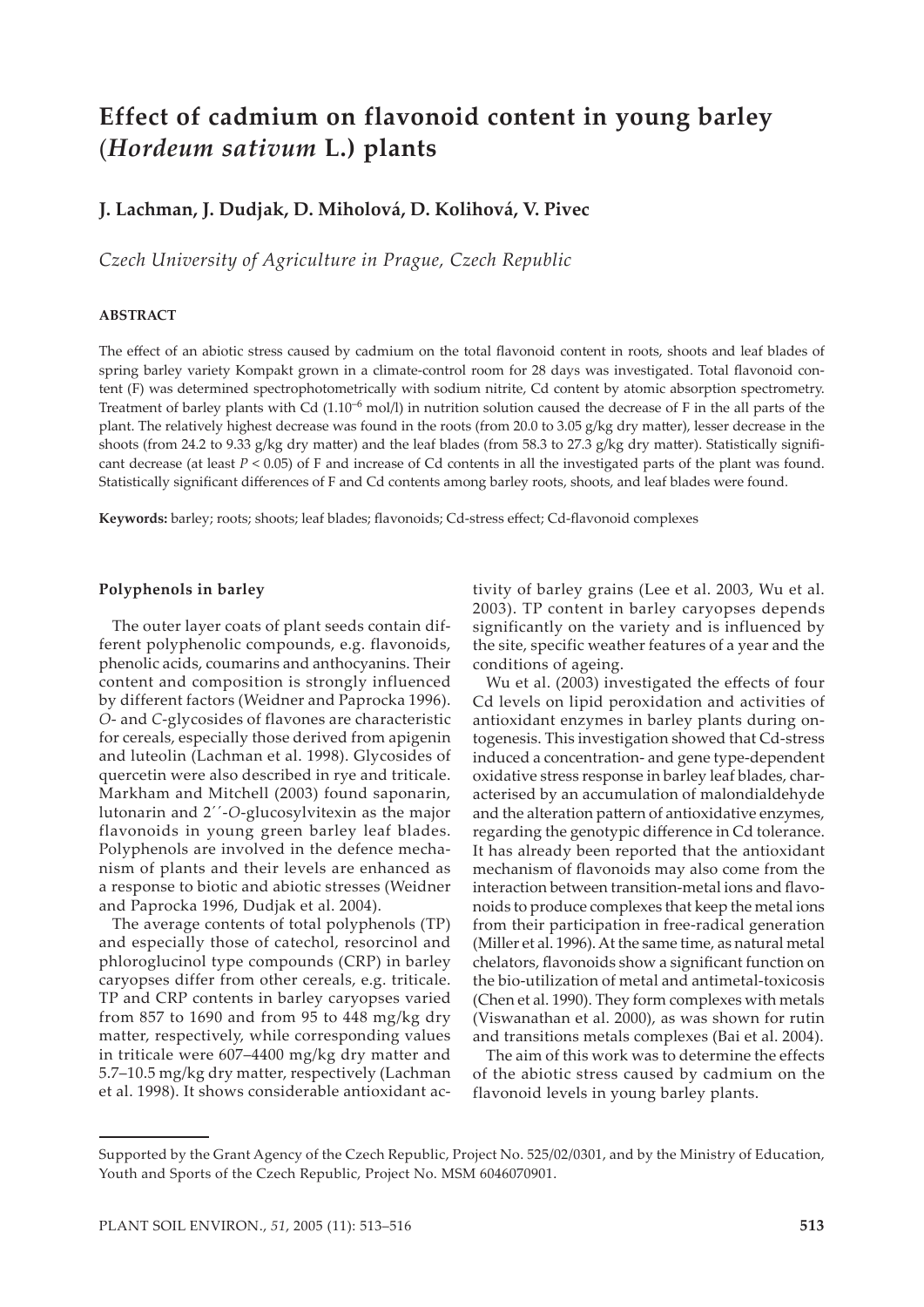## **MATERIAL AND METHODS**

**Cultivation of spring barley.** The experiment was carried out under controlled conditions in a climate-controlled room at the Department of Plant Botany and Physiology at the Czech University of Agriculture in Prague. Spring barley variety Kompakt was selected as the experimental material. Caryopses germinated in redistilled water at laboratory temperature (25°C) during 4 days. Then the seedlings were replanted into special boxes with nutrients medium. Two variants of the cultivation experiment were carried out. The control variant without added cadmium and the experimental variant with the addition of cadmium as  $CdCl<sub>2</sub>$ .2 H<sub>2</sub>O into nutrient medium in cadmium concentration  $1 \times 10^{-6}$  mol/l. Each variant was cultivated in 8 boxes. The number of cultivated plants varied from approx. 100 to 125 according to dimensions of the used boxes. Plants were cultivated in the conditioning plastic boxes for 28 days after their replantation and nutrient medium was exchanged one time per week. Young plants were grown at stable light fluency rate (300  $\mu$ mol photon/m<sup>2</sup>/s) with day period 16 hours, at a temperature of 22°C and air humidity 60–80%. Nutrient mediums for the both variants differed only in cadmium occurrence. Basic nutrients were supplied in the form of Knop's nutrient solution diluted into half concentration, which is useful for spring barley, and microelements were supplied in the form of Shive's solution diluted into half concentration. After cultivation, the plants were separated into roots, leaf blades and shoots and plant material was subsequently freeze-dried using a Lyovac GT 2 (Leybold-Heraeus, Germany) freeze-drier.

**Determination of total flavonoid content.** A modified spectrophotometric method of El-Kommos and Maksiutina (1979) and Spilková et al. (1996) with sodium nitrite was used. Freezedried and homogenised plant samples (approx. 0.3 g) were extracted in a Soxhlet apparatus with ethanol-water mixture  $(80:20 \text{ v/v})$  for 20 hours

and the extract was quantitatively transferred into a volumetric flask and adjusted to 100 ml. For the determination 5 ml aliquots were pipetted into 25 ml volumetric flasks, 3 ml of  $H_2SO_4$  (0.2 mol/l), 3 ml of NaNO<sub>2</sub> (3 mol/l), 3 ml of NaOH (10%) were added. Then the volume was adjusted with distilled water to 25 ml. Absorbance values were measured after 15 min using a He $\lambda$ ios  $\gamma$  (Spectronic Unicam, GB) spectrophotometer against the blank (methanol) at  $\lambda$  = 395 nm and expressed as mg of quercetin in 1 kg dry matter of a sample. The relative standard deviation of the method determined from parallel determinations within repeatability scope was 1.96%.

**Determination of Cd content by a method of atomic absorption spectrometry (AAS).** Freeze-dried samples (250–300 mg of leaf blades, 150–250 mg of shoots and 50–100 mg of roots) were decomposed according to the standard operational procedure described by Mader et al. (1998) and then analysed by the procedure described by Dudjak et al. (2004).

**Statistical evaluation.** The results (mean values from three parallel determinations) were statistically evaluated with Statgraphics program by the analysis of variance with multiple grouping. More detail evaluation was performed by Scheffe test.

#### **RESULTS AND DISCUSSION**

The average values were calculated from three parallel determinations. The highest flavonoid content was found in leaves (58.3 g/kg dry matter), the lowest in roots (20.0 g/kg dry matter), thus descending in the order leaves > shoots > roots (Table 1). In all these plant organs Cd-treatment caused a decrease of flavonoid content (Figure 1). As compared with the control variant, the relatively most considerable decrease could be observed in roots (by  $84.7\%$ ) > shoots (by  $61.4\%$ ) > roots (by 53.2%). Incomparably increased cadmium contents were found in treated plants of barley. Mean cad-

| Variant                          | Part of plant | Parallel<br>determi-<br>nations | Average<br>content | Decrease<br>$(\% )$ | Standard<br>deviation | Mean<br>average<br>error | $-95%$ | 95%  |
|----------------------------------|---------------|---------------------------------|--------------------|---------------------|-----------------------|--------------------------|--------|------|
|                                  | roots         | 6                               | 20.0               |                     | 1.02                  | 0.42                     | 18.9   | 21.1 |
| Control                          | shoots        | 6                               | 24.2               |                     | 0.95                  | 0.39                     | 23.2   | 25.2 |
|                                  | leaf blades   | 5                               | 58.3               |                     | 8.81                  | 3.94                     | 47.3   | 69.2 |
| $Cd$ 1.10 <sup>-6</sup><br>mol/l | roots         | 6                               | 3.05               | 84.74               | 0.71                  | 0.32                     | 2.17   | 3.93 |
|                                  | shoots        | 5                               | 9.33               | 61.38               | 2.41                  | 1.08                     | 6.34   | 12.3 |
|                                  | leaf blades   | 5                               | 27.3               | 53.19               | 6.28                  | 2.56                     | 20.7   | 33.9 |

Table 1. Decrease of total flavonoid content (mg/kg dry matter) caused by cadmium treatment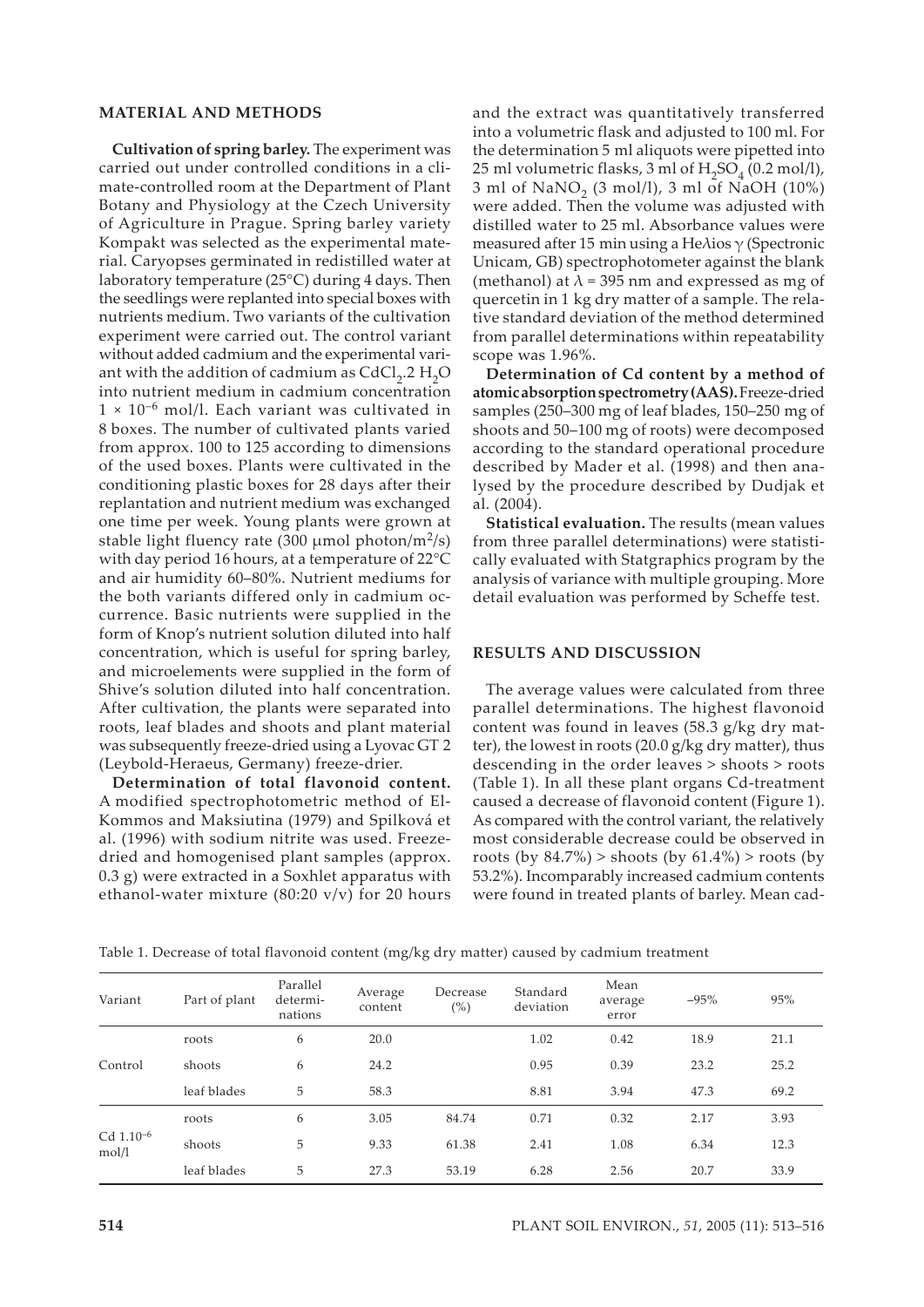

Figure 1. Total flavonoid content (g/kg dry matter) in different parts of barley plant

Table 2. Cd content (mg/kg dry matter) in barley in the experimental variants

| Variant            | Part of plant | Average<br>content | Standard<br>deviation |  |
|--------------------|---------------|--------------------|-----------------------|--|
|                    | roots         | 2.29               | 4.02                  |  |
| Control            | shoots        | 0.32               | 0.277                 |  |
|                    | leaf blades   | 0.22               | 0.132                 |  |
| Cd                 | roots         | 240.0              | 106.3                 |  |
| $1 \times 10^{-6}$ | shoots        | 16.3               | 4.50                  |  |
| mol/l              | leaf blades   | 5.78               | 1.33                  |  |

mium contents in the control plants were 2.29, 0.32 and 0.22 mg/kg dry matter, while in the treated plants 240, 16.3 and 5.78 mg/kg dry matter in roots, shoot and leaf blades, respectively (Table 2). The relative increase of cadmium content in the individual parts of the treated plants decreased in order roots > shoots > leaf blades. It is evident that Cdincrease and flavonoid decrease in plant parts are reciprocal. Because flavonoids are efficient metal chelators (Chen et al. 1990, Miller et al. 1996, Bai et al. 2004), we believe that many flavonoid structures are bound with transition metals in chelate complexes, which structures were recently elucidated on rutin-Cu and Zn complexes (Figure 2) by Bai et al. (2004) and this is a reason of a decrease of free flavonoids in Cd-treated variants. Thus plants use apparently the formation of chelate complexes with flavonoids for the reduction of stress caused by heavy metals.

## **REFERENCES**

Bai Y., Song F., Chen M., Xing J., Liu Z., Liu S. (2004): Characterization of the rutin-metal complex by



Figure 2. Proposed structures of luteolin-Cd complexes after Bai et al. (2004)

electrospray ionisation tandem mass spectrometry. Analytical Sciences, *20*: 1147–1151.

- Chen Y.T., Zheng R.L., Jia Z.J., Ju Y. (1990): Flavonoids as superoxide scavengers and antioxidants. Free Radical Biology and Medicine, *9*: 19–21.
- Dudjak J., Lachman J., Miholová D., Kolihová D., Pivec V. (2004): Effect of cadmium on polyphenol content in young barley plants (*Hordeum vulgare* L.). Plant, Soil and Environment, *50*: 471–477.
- El-Kommos M.E., Maksiutina N.P. (1979): Spectrophotometric determination of flavonoids using nitrous acid. Farmatsia (Moscow), *28*: 23–26.
- Lachman J., Hosnedl V., Pivec V., Orsák M. (1998): Polyphenols in cereals and their positive and negative role in human and animal nutrition. In: Vaculová K., Ehrenbergerová J. (eds.): In: Proceedings of Cereals for human health and preventive nutrition, Brno: 118–125.
- Lee S.H., Jew S.S., Chang P.S., Hong I.J., Hwang E.S., Kim K.S., Kim K.T. (2003): Free radical scavenging effect and antioxidant activities of barley leaf blades. Food Science and Biotechnology, *12*: 268–273.
- Mader P., Száková J., Miholová D. (1998). Classical dry ashing of biological and agricultural materials. Part II. Loses of analytes due to their retention in an insoluble residue. Analusis, *26*: 121–129.
- Markham K.R., Mitchell K.A. (2003): The mis-identification of the major antioxidant flavonoids in young barley (*Hordeum vulgare*) leaf blades. Zeitschrift für Naturforschung – Section C: Biosciences, *58*: 53–56.
- Miller N.J., Castellucio C., Tijburg L., Rice-Evans C. (1996): The antioxidant properties of theaflavins and their gallate esters – radical scavengers or metal chelators? FEBS Letters, *392*: 40–44.